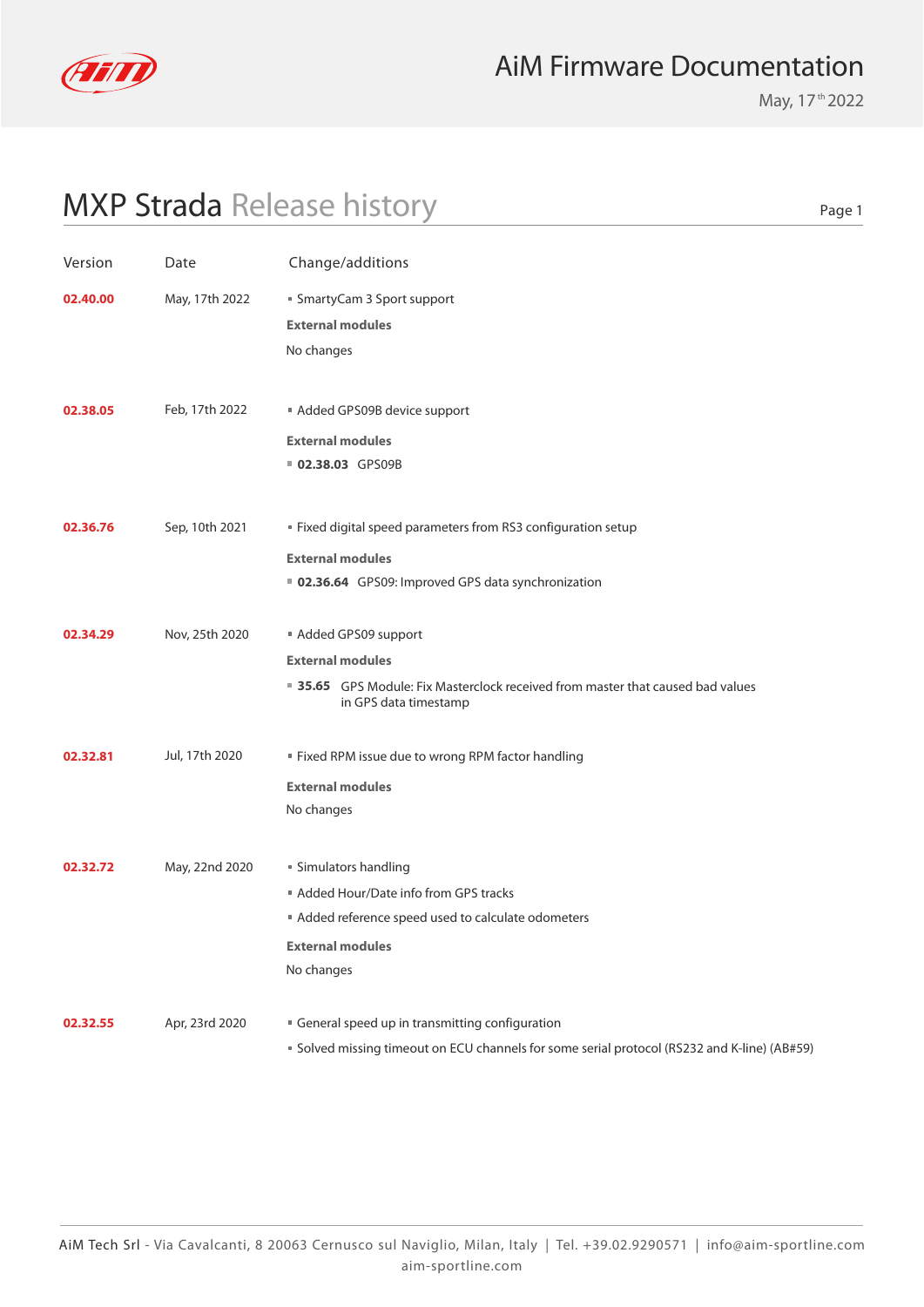

May, 17<sup>th</sup> 2022

Page 2

| Version  | Change/additions<br>Date |                                                                                                               |                                                                                        |  |  |
|----------|--------------------------|---------------------------------------------------------------------------------------------------------------|----------------------------------------------------------------------------------------|--|--|
|          |                          | Improved track visualization                                                                                  |                                                                                        |  |  |
|          |                          | Digital channels: bug fix on RPM input capture                                                                |                                                                                        |  |  |
|          |                          | " Fixed alarms based on BestDiff time                                                                         |                                                                                        |  |  |
|          |                          | <b>External modules</b>                                                                                       |                                                                                        |  |  |
|          |                          | No changes                                                                                                    |                                                                                        |  |  |
|          |                          |                                                                                                               |                                                                                        |  |  |
| 02.32.12 | Feb, 10th 2020           |                                                                                                               | " Fixed bug that didn't enable the display page after rear camera visualization        |  |  |
|          |                          | <b>External modules</b>                                                                                       |                                                                                        |  |  |
|          |                          | No changes                                                                                                    |                                                                                        |  |  |
|          |                          |                                                                                                               |                                                                                        |  |  |
| 02.32.09 | Oct, 17th 2019           |                                                                                                               | " First Release including the new graphic engine which has the following improvements: |  |  |
|          |                          | ■ Faster boot time                                                                                            |                                                                                        |  |  |
|          |                          | <b>Boot time independent from the number of configured pages</b>                                              |                                                                                        |  |  |
|          |                          | Improvement in font visualization quality<br>■ Resizable fonts                                                |                                                                                        |  |  |
|          |                          | Colorable icons                                                                                               |                                                                                        |  |  |
|          |                          | This firmware release is compatible *** ONLY*** with the Race Studio 3 releases starting<br>from the 03.30.00 |                                                                                        |  |  |
|          |                          | <b>External modules</b>                                                                                       |                                                                                        |  |  |
|          |                          | $= 2.30.16$                                                                                                   | Shift Light Module: support for the new software release (v03.30.00)                   |  |  |
|          |                          | 935.64                                                                                                        | GPS Module: improved GPS data synchronization                                          |  |  |
|          |                          |                                                                                                               |                                                                                        |  |  |
| 02.30.12 | Jul, 11th 2019           |                                                                                                               | " Fixed display visualization when large font is used for GEAR measure                 |  |  |
|          |                          | " Fixed bug on Trigger Commands when the action is configured as "Reset Alarms Command"                       |                                                                                        |  |  |
|          |                          | <b>External modules</b>                                                                                       |                                                                                        |  |  |
|          |                          | $= 40.63$                                                                                                     | Channel Expansion/TC Hub: no changes for these loggers                                 |  |  |
| 02.30.10 | Jun, 12th 2019           |                                                                                                               | " Fixed bug locking the device in data recall                                          |  |  |
|          |                          | AIM CAN network improvements                                                                                  |                                                                                        |  |  |
|          |                          |                                                                                                               | " Fixed the calibration of the Expansion channels                                      |  |  |
|          |                          | <b>External modules</b>                                                                                       |                                                                                        |  |  |
|          |                          | $= 40.62$                                                                                                     | Channel Expansion/TC Hub                                                               |  |  |
|          |                          | $= 35.61$                                                                                                     | <b>GPS Module</b>                                                                      |  |  |
|          |                          |                                                                                                               |                                                                                        |  |  |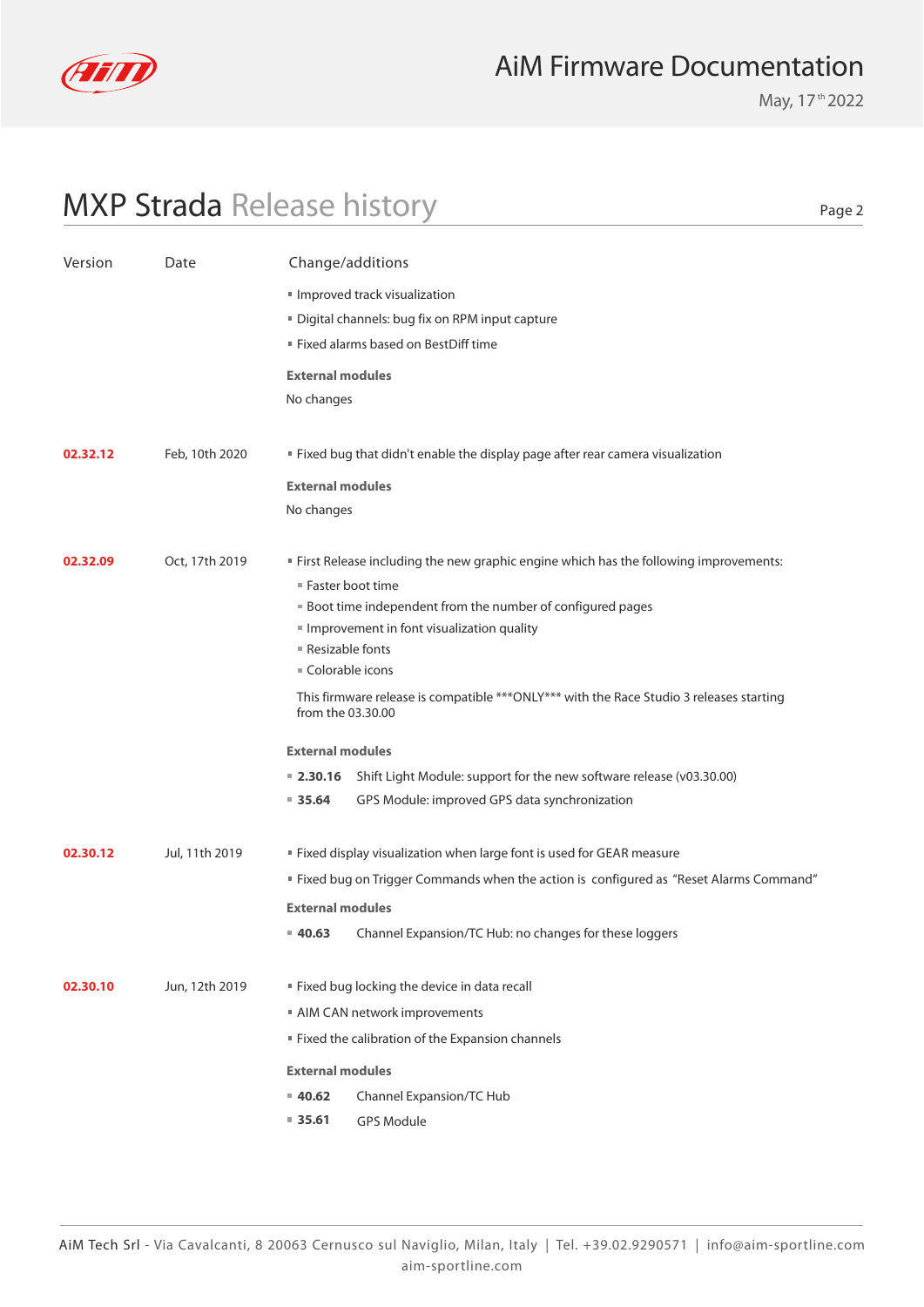

May, 17<sup>th</sup> 2022

Page 3

| Version  | Date           | Change/additions                                                                                                                                                                                                                                                                                                                                         |
|----------|----------------|----------------------------------------------------------------------------------------------------------------------------------------------------------------------------------------------------------------------------------------------------------------------------------------------------------------------------------------------------------|
| 02.30.06 | May, 23rd 2019 | " Fixed reset gear calculation<br>" Popup management:<br><b>Background color configurable from RS3</b><br>Txt color configurable from RS3<br><b>External modules</b><br>No changes                                                                                                                                                                       |
| 02.30.02 | Apr, 19th 2019 | Improved K-line protocols management<br>Added open tracks management<br><b>External modules</b><br>No changes                                                                                                                                                                                                                                            |
| 02.26.57 | Mar, 22nd 2019 | " Fix speed indication in miles for analog controls<br><b>External modules</b><br>No changes                                                                                                                                                                                                                                                             |
| 02.26.55 | Mar, 14th 2019 | Improved ADC accuracy<br>GPS page skipped when the vehicle is moving<br>Increased channel frequencies for selected ECUs (in particular K-line- and RS232- based ones)<br>" Fix bug on clear alarm by keypress<br>" Fix display bug which could lead to device resets with heavy configurations (multiple pages)<br><b>External modules</b><br>No changes |
| 02.26.53 | Feb, 14th 2019 | " Fixed inertial platform orientation<br><b>External modules</b><br>No changes                                                                                                                                                                                                                                                                           |